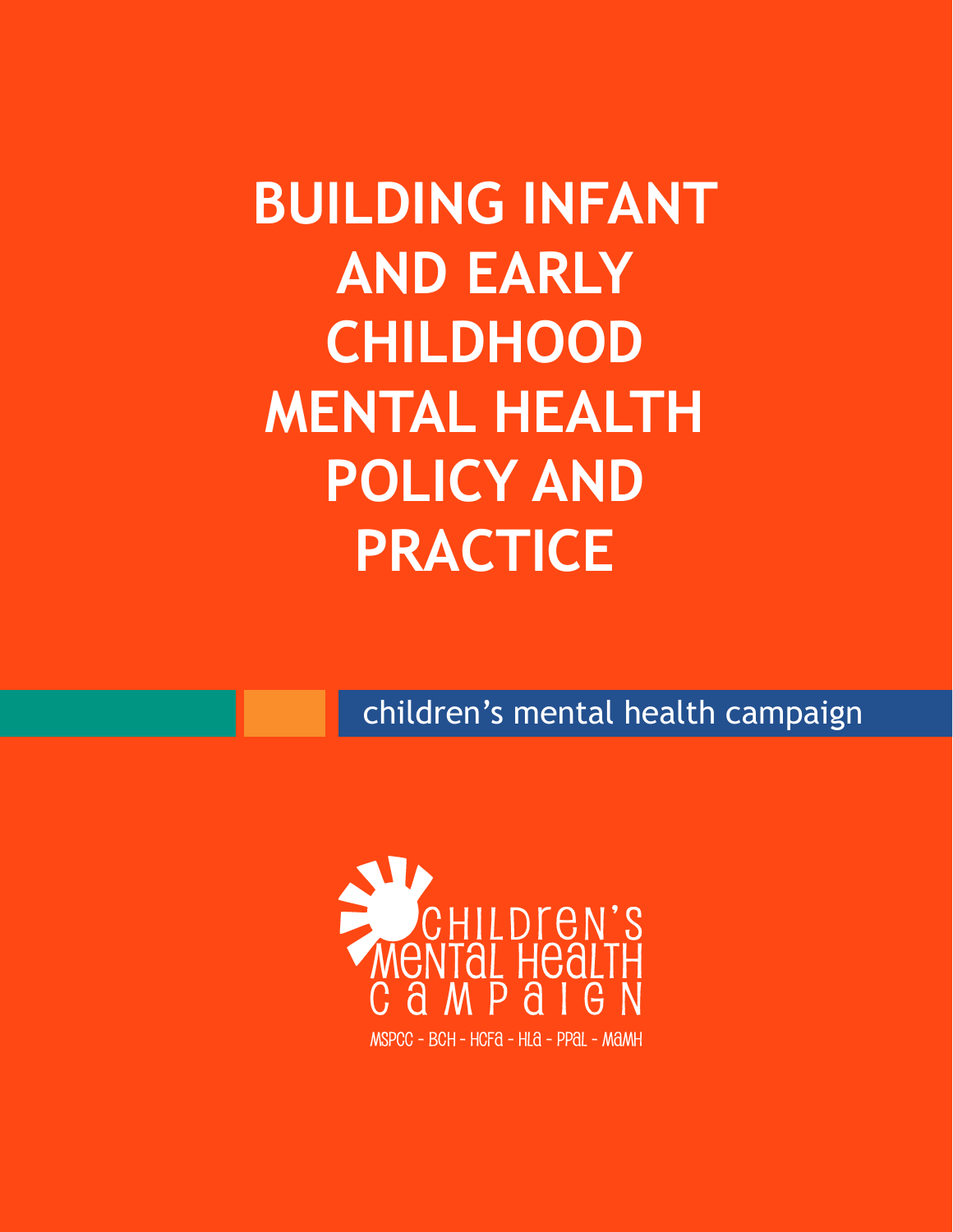## **ACKNOWLEDGMENTS**

This project was made possible through funding from the Massachusetts Department of Mental Health. Their support enabled us to consult with individuals with unparalleled expertise in the fields of Early Education and Care, Pediatrics, Behavioral Health and Child Welfare including many who are national and international leaders in the development of the field of infant and early childhood mental and leading experts in addressing racial and ethnic disparities in education and behavioral health. Perhaps our greatest teachers were the families who shared their challenges and experiences to make thing better for other children. We deeply are grateful to each of these for generously offering their time and advice.

We are especially thankful to the project Steering Committee who worked tirelessly on every aspect of this effort: Emily Sherwood, Christina Fluet, Kelly English and Michelle Botus from DMH, Kate Roper and Larissa Mendes-Penate from DPH, Chris Pond from DEEC, Dr. Mathieu Bermingham, our Consultant Kathleen Savage Mills and CMHC lead staff Nancy Allen-Scannell and Corey Fitzgerald.

The recommendations here are our best effort at reflecting the wisdom and guidance offered to us by this amazing group of professionals. The results are a shared achievement – except for any potential errors or omissions the responsibility for which is ours alone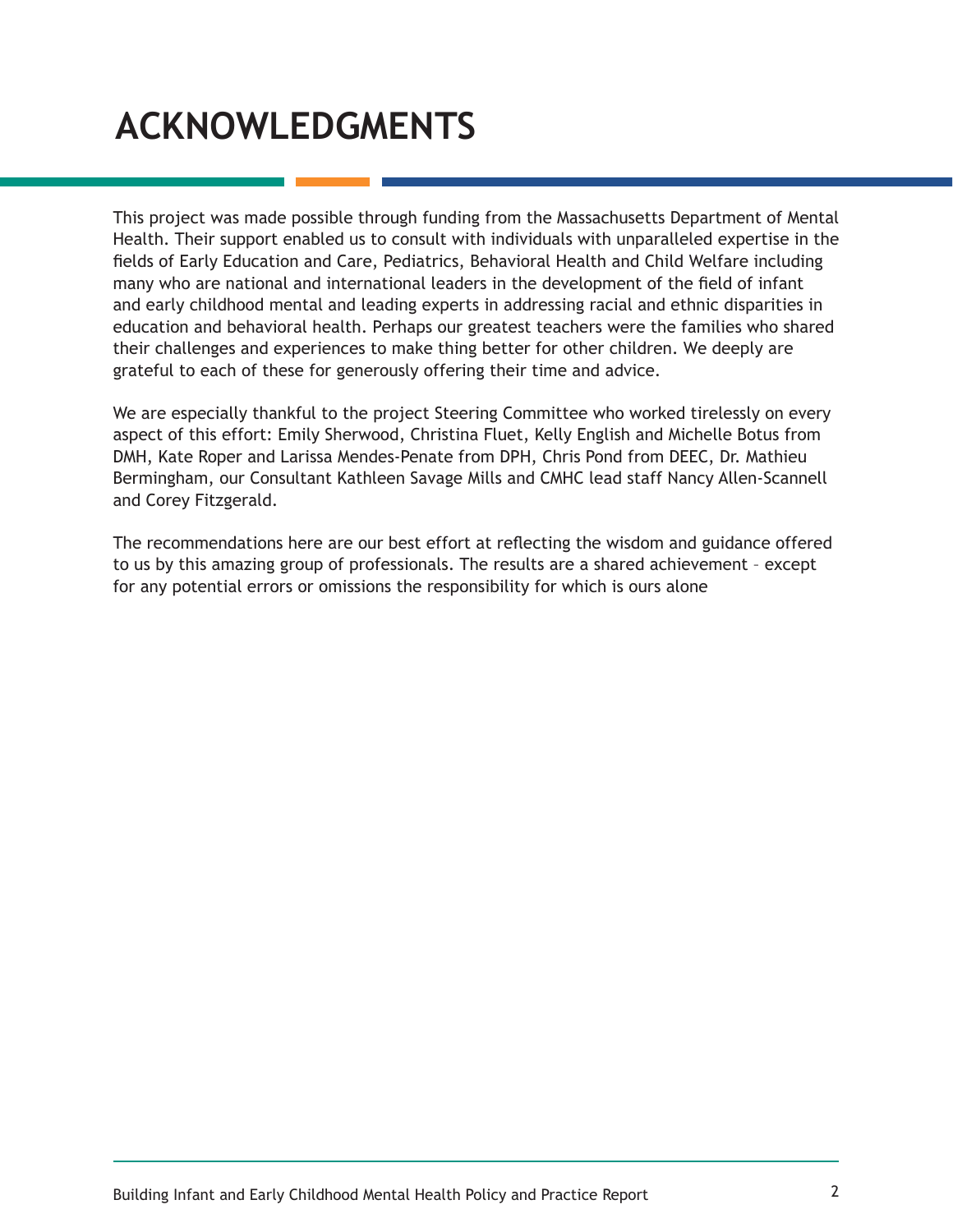## **PROJECT OVERVIEW**

The goal of this project was to identify a shared set of clear and achievable short-term action steps toward providing equitable access to infant and early childhood mental health (IECMH) services and supports to very young children and their parents and caregivers. These action steps build on decades of work in Massachusetts—and across the country—to develop and advance promotion and prevention strategies and evidence-based treatment models to support the social, emotional, and physical health of children from birth through age five. Using information gathered from literature review, individual and small group meetings, family focus groups, and our IECMH Summit, we have identified points of consensus in four areas of focus and specific action steps for advancing IECMH policy and practice in Massachusetts.

Broadly, we found that workforce development is fundamental; that we must significantly improve access to services and supports in the settings where young children and their parents are most comfortable—at home, in early education and care programs, and in pediatric primary care practices; a system-wide focus on equity is crucial; and we must increase public awareness about IECMH.

#### WORKFORCE DEVELOPMENT

Establishing a diverse, well-trained, and supported interdisciplinary workforce—including early education and care providers, behavioral health clinicians, pediatric and primary care providers, family support, and peer professionals—is central to the ability to ensure that all children in the Commonwealth have equitable access to IECMH supports and services at all levels of promotion, prevention and intervention. This requires the creation of a formal infrastructure to develop and support education, training, professional credentialing, supervision coaching and consultation, and adequate reimbursement for all providers.

#### ACCESS TO SERVICES AND SUPPORTS

There are a wide range of effective, evidence-informed IECMH services and supports available in the Commonwealth. However, access to these services is highly variable from one community to another. Two services in particular are well-positioned for expansion— Department of Early Education and Care (DEEC) mental health consultation and coaching services, and the integration of IEMCH services into primary care.

#### EQUITY

An overarching focus of the effort must be on removing barriers that perpetuate low rates of behavioral health care access among immigrants and families of color. A specific example that must be addressed is the disproportionately high rates of suspension and expulsion of children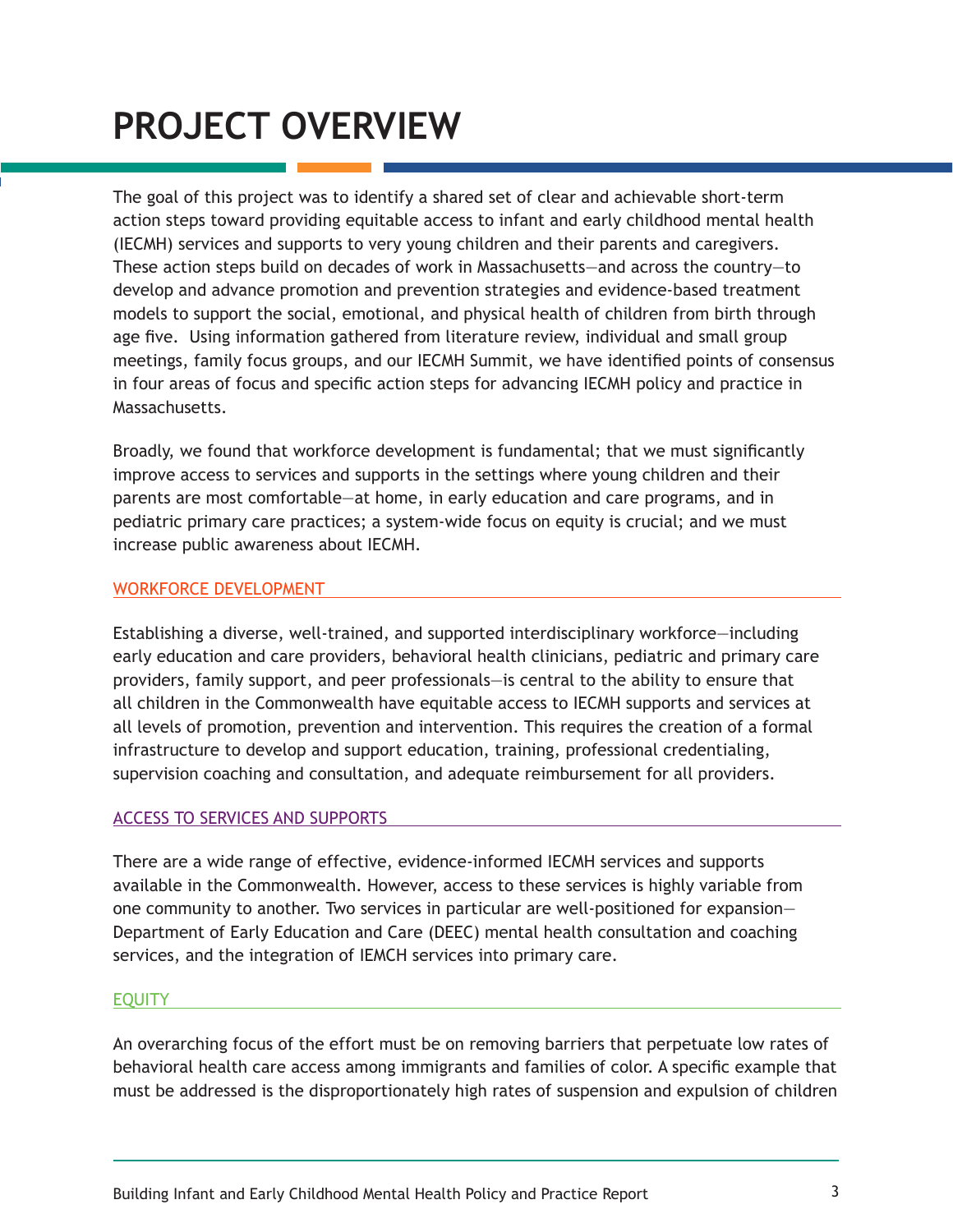of color (especially young boys). We must incorporate the use of the Diversity-Informed Tenets for Work with Infants, Children, and Families into IECMH policies, practices, and clinical supports. These should include efforts to create non-traditional paths and financial supports for education and training to promote diversity within the IECMH workforce, and to provide training for early education staff on the use of culturally responsive practices for addressing challenging behaviors.

#### INCREASE PUBLIC AWARENESS

A significant barrier to IECMH care is the commonly held, yet mistaken belief that infants and toddlers do not develop mental health issues—that they are immune to the effects of trauma because they are inherently resilient, or that they will simply "grow out of" whatever socialemotional concerns they may experience.<sup>1</sup> Increased public understanding is critical to the improved engagement of caregivers, and to efforts to secure policymaker support for IECMH policies and resources.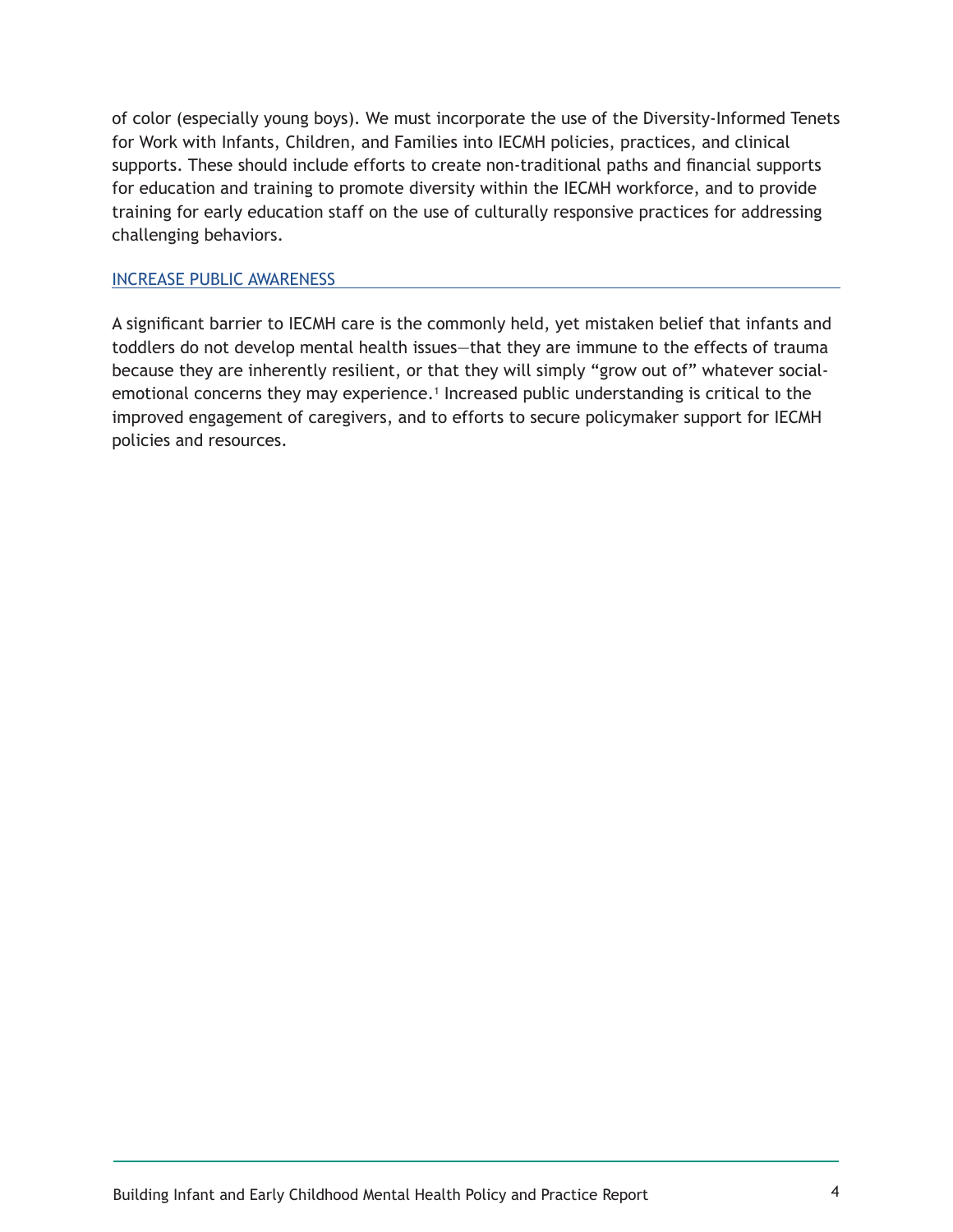## **WORKFORCE DEVELOPMENT**

The IECMH workforce includes early education and care providers, behavioral health clinicians, pediatric and primary care providers, and peer professionals. They represent a range of educational levels, and many are recent graduates. A substantial number have little or no formal education in either behavioral health or early education, and turnover rates are high—especially in lower paying positions. Providing training and support, and thereby increasing retention rates in this sector of the workforce, is central to ensuring that all children in the Commonwealth have equitable access to IECMH supports and services at all levels of promotion, prevention and intervention.

This requires the creation of a formal infrastructure to develop and support education, training, professional credentialing, supervision, coaching and consultation, and adequate reimbursement for all providers.

#### INFRASTRUCTURE

The foundational elements of a stable IECMH infrastructure are: a robust IECMH professional association; interagency leadership; and coordination of IECMH efforts within state agencies including the Departments of Mental Health (DMH), Early Education and Care (DEEC), Public Health (DPH), and MassHealth. As allies, these entities will be well-positioned to implement and support IECMH workforce development efforts—e.g., setting professional and practice standards, disseminating information and resource sharing, supporting collaboration among stakeholders, and engaging in public education.

#### RECOMMENDATIONS:

● The Massachusetts Association for Infant Mental Health: Birth to Six Inc. (MassAIMH) should create and execute a clear strategic plan to formalize operations and serve as the lead professional association for IECMH practitioners across disciplines.

• The Governor and/or Legislature should establish an IECMH Task Force for the purpose of increasing communication and collaboration across agencies and among public and private partners in the work, with the mission of providing all young children and families in Massachusetts with access to quality IECMH services and supports.

● DMH, in collaboration with MassHealth and DEEC, should pilot the development of IECMH Centers of Excellence (Centers). Building on a platform of existing community-based expertise in the delivery of clinical services for infants and toddlers, Centers could be based in organizations across the Commonwealth that currently deliver DEEC mental health consultation, Children's Behavioral Health Initiative services, and Early Intervention. The Centers will serve as community hubs for collaboration among local clinicians, pediatricians, early education and care providers, family resource center staff, and other stakeholders, offering consultation, coaching, and training to develop and implement regional strategies for improving quality and access to IECMH services.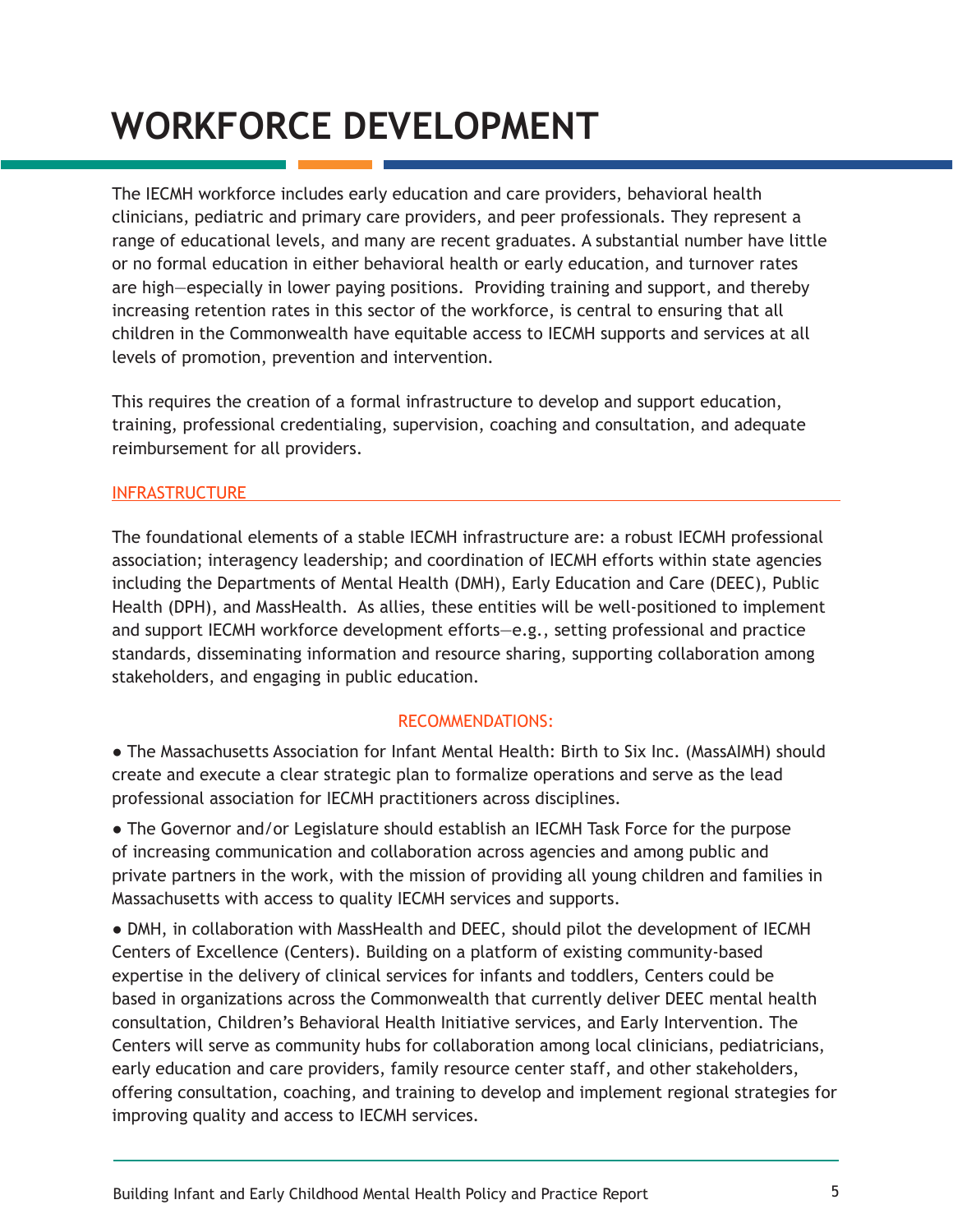#### ACTION UPDATES:

• The Massachusetts Society for the Prevention of Cruelty to Children and MassAIMH have received funding from the Boston Children's Hospital Collaboration for Community Health to formalize a collaboration for the purpose of advancing key workforce initiatives while developing a sustainable infrastructure for MassAIMH.

● The Commonwealth has established the position of IECMH Coordinator with explicit authority to conduct work across the health and human services and education secretariats, and to engage in collaborations with community-based stakeholders that: promote the mental health of children age birth to five; prevent adverse childhood experiences; and provide IECMH clinical service, coaching, and support to young children and their caregivers.

● CMHC Budget Priorities since FY 2018 included funding to support an IECMH Coordinator, the IECMH Task Force and IECMH Centers of Excellence.

#### PROFESSIONAL DEVELOPMENT AND CREDENTIALING

In 2015, MassAIMH, with funding from the EEC/DPH federal Race to the Top grant, purchased the IECMH Competency Guidelines® from the Michigan Association for Infant Mental Health (MI-AIMH), which is a blueprint for attainment of IECMH expertise across disciplines. The MassAIMH Competency Guidelines® provide professionals with a road map for IECMH training and professional advancement. To increase the utility of the Guidelines® as part of a workforce development strategy, MassAIMH obtained grant funding to purchase a licensure from MI-AIMH that allows MassAIMH to develop and implement Infant and Early Childhood Mental Health Endorsement® systems. The Endorsement® promotes culturally sensitive, relationship-focused practice and aligns with and complements the Competency Guidelines®. It is a multicategory credentialing system for professionals across varied scope of practices who possess expertise in IEMCH based upon their education and training and successful completion of an Endorsement® examination. The purchase of the Endorsement® system, and the development and implementation of its successful roll out with commitment to equity at the foundation is a key priority of the MSPCC/MassAIMH collaboration.

#### RECOMMENDATIONS:

• MassAIMH and the CMHC should develop and implement a plan for promoting and incentivizing cross sector use of the MassAIMH Competency Guidelines® and the Infant and Early Childhood Mental Health Endorsement systems.

● MassAIMH, state agencies, and community-based organizations should partner to create opportunities for a**ccessible, affordable and effective trainings** for both early career and experienced early education and care, clinical and social services providers and family support and peer professionals.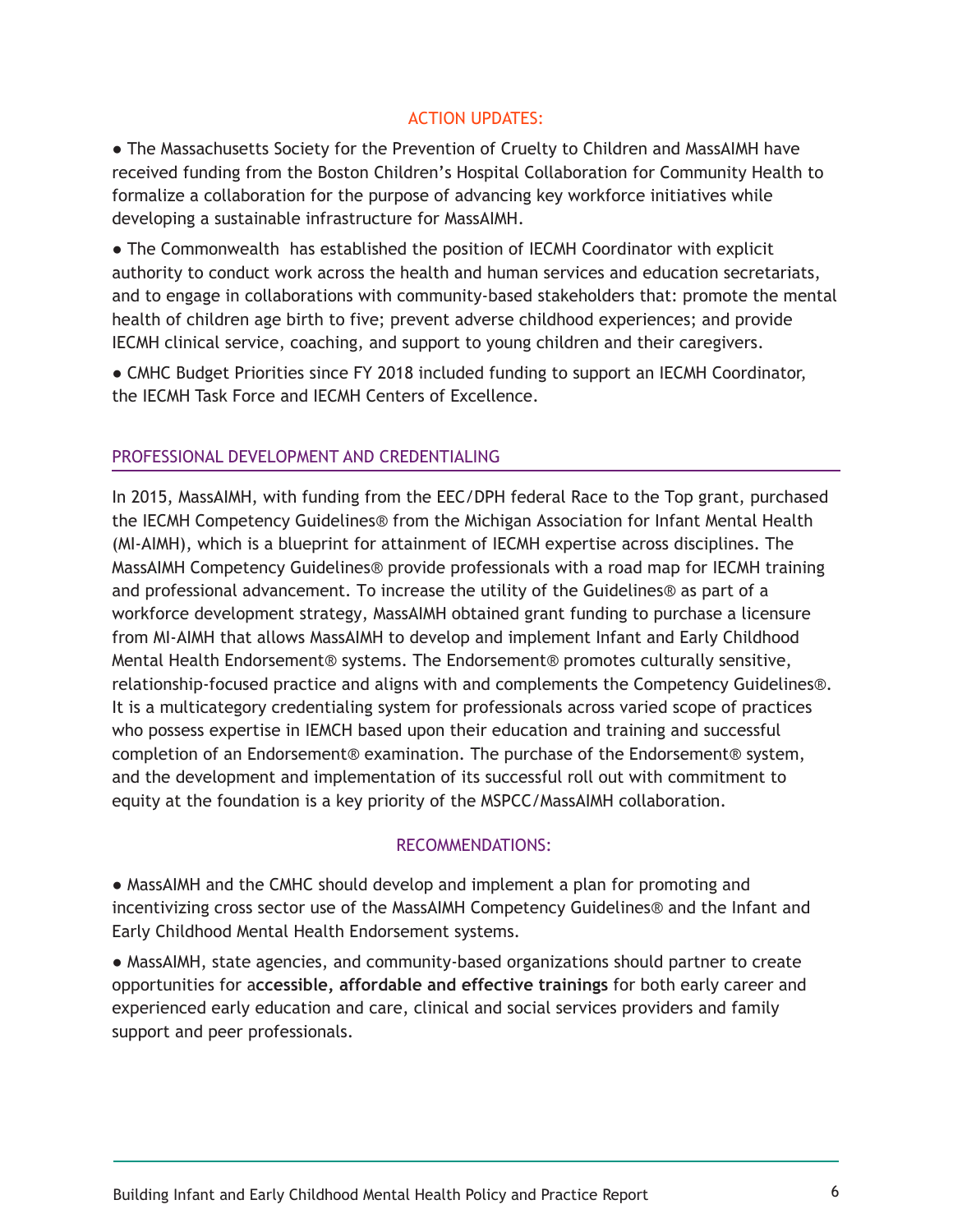#### ACTION UPDATE:

● MassAIMH has developed a Professional Development Resource Guide of existing IECMH training opportunities, and have cross-walked them to the Competency Guidelines® as a guide for individuals who seek to specifically increase their expertise in behavioral and mental health work with infants, toddlers, and their families.

#### SUSTAINABLE FUNDING/ FAIR COMPENSATION

IECMH workforce development efforts can only succeed if service delivery is supported by sustainable funding and fair compensation for staff in all sectors of the workforce. For early education and care providers, this means securing a substantial baseline salary increase. For family partners—positions that do not require credentials and/or licensure for insurance reimbursement—this requires a multi-faceted effort that includes standardization of training and credentials, policymaker education, and development of innovative financing approaches. For behavioral health clinicians, this requires that consumers have insurance coverage for IECMH services; that allowable IECMH services utilize developmentally-appropriate diagnostic and clinical assessment criteria; and that rates of reimbursement for IECMH services are fair and adequate.

#### RECOMMENDATIONS:

● MassHealth should work with other state agencies and stakeholders to pilot the use of the Diagnostic Classification System for children age birth to five (DC 0-5) cross-walked to the existing diagnostic codes in the DSM-5 and ICD-9/10.

• CMHC and MassAIMH should support efforts being led by the coalition to promote quality early education and out of school time, and to increase compensation for early education and care staff.

● CMHC should ensure that efforts to standardize training and requirements for peer professional positions—including parent partners—include those serving parents with children age birth to five.

● CMHC should engage in efforts to promote the efficacy of family partners, and develop funding approaches to support increased access to family partner services.

#### ACTION UPDATES:

● MassHealth, with leadership from DPH, convened a workgroup to develop a plan for piloting use of the DC 0-5. The plan outlines the parameters of a Training Phase and an Implementation Phase and Data Collection. In addition the CMHC is actively seeking financial compensation to offset the cost of participation in the pilot which will be incurred by the sites.

● DC 0-5 training for the pilot was held in June 2018. The training was attended by 31 staff from the pilot sites and 16 others, including 2 senior leaders from the pilot sites.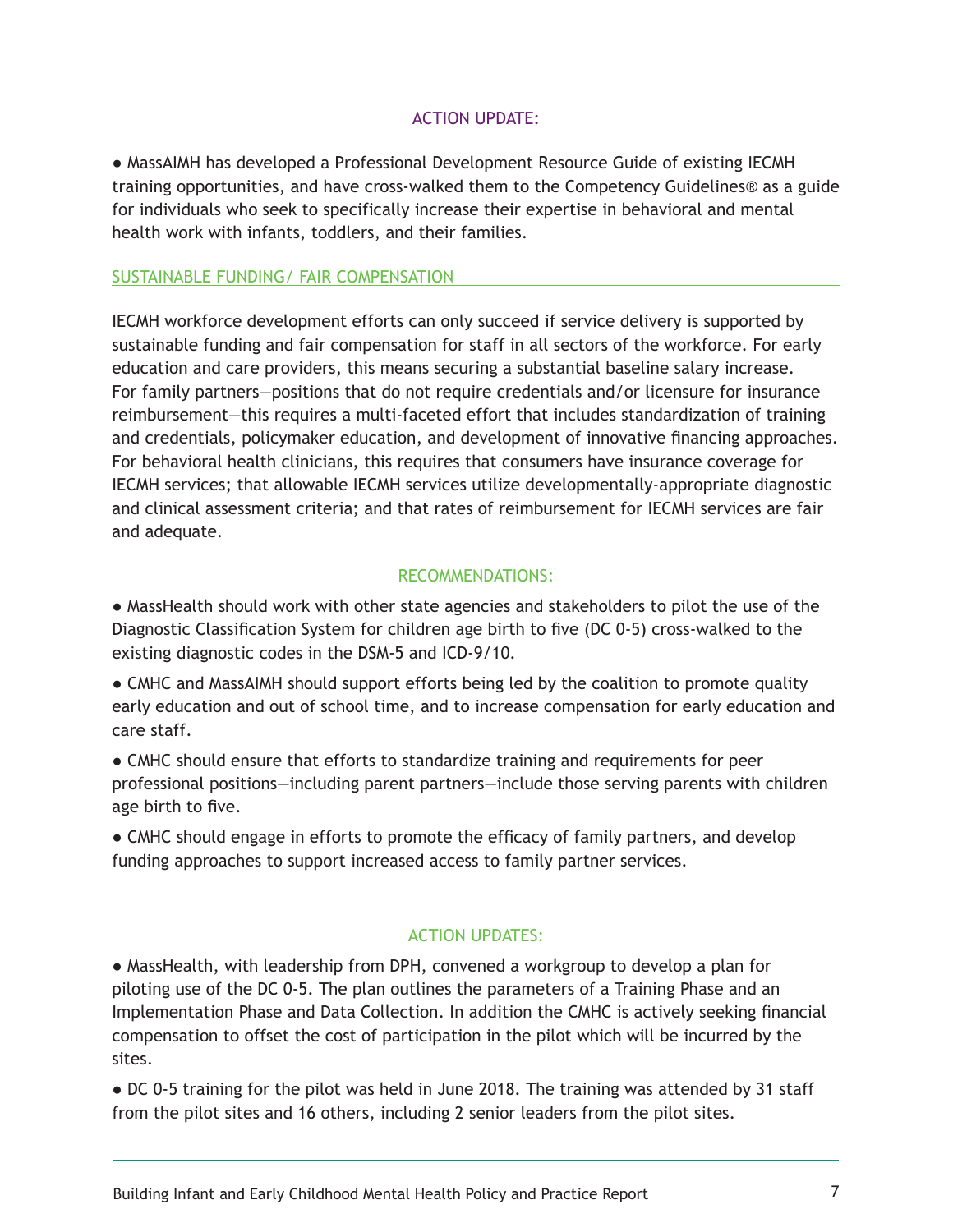● CMHC supports legislation that includes mandated rate reviews for certain child care slots, and the creation of a scholarship fund to support early education staff in obtaining an Associate or Bachelor degree. The legislation has passed the House and is awaiting action by the Senate.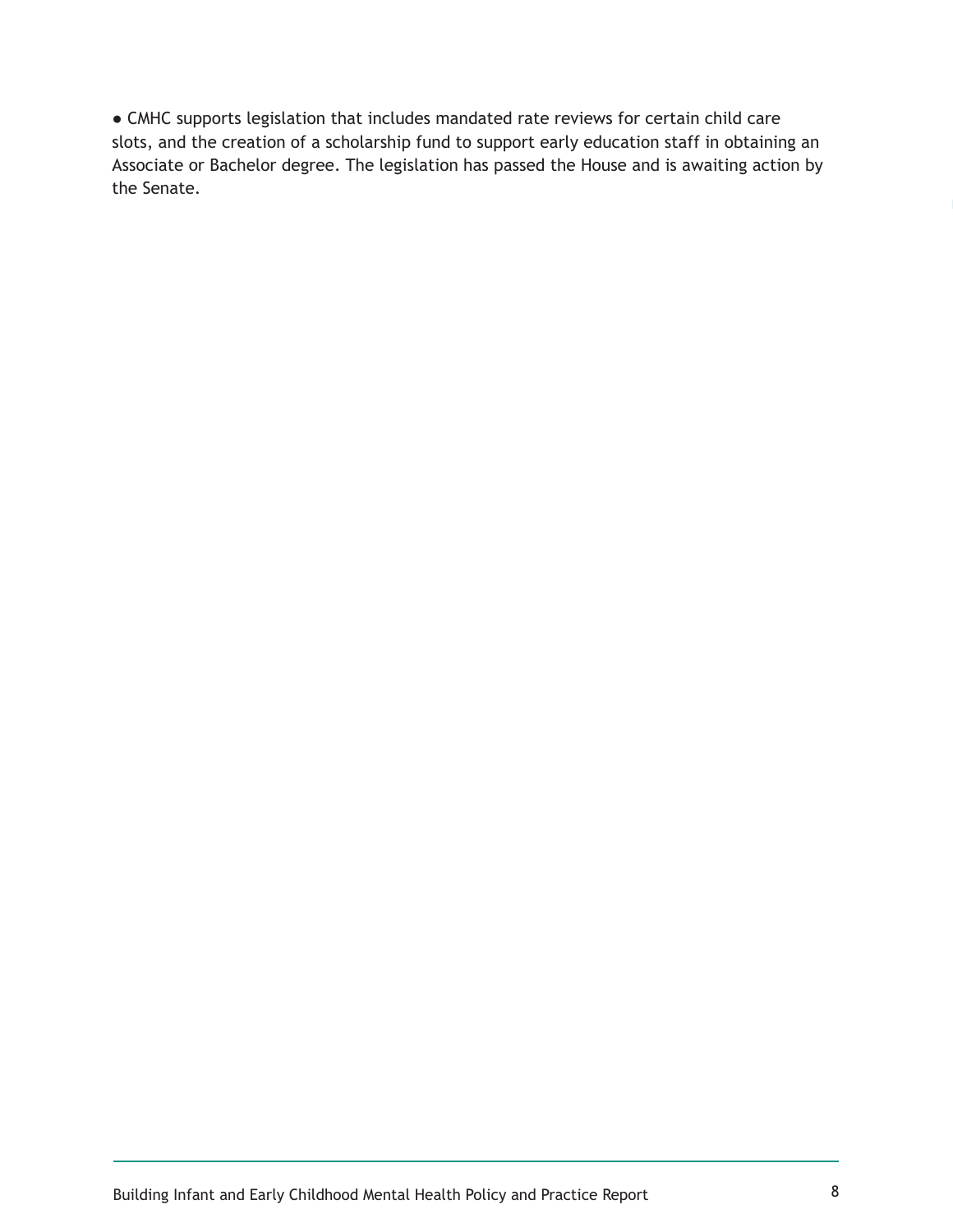## **ACCESS TO SERVICES AND SUPPORTS & EQUITY**

An overarching focus of the effort to improve access must be on achieving racial equity by addressing institutional, policy and practice barriers which perpetuate low rates of behavioral health care access among immigrants and families of color. In particular, efforts must focus on limiting the use of suspension and expulsion of preschoolers, which occurs at disproportionately high rates for children of color—especially boys.

There are a range of effective, evidence-informed IECMH services and supports available in the Commonwealth. However, access to these services is highly variable from one community to another. Two services in particular are well positioned for expansion—DEEC mental health consultation and coaching services, and the integration of IECMH services into primary care.

Six organizations statewide receive funding through the DEEC Early Childhood Mental Health Consultation Grant program to provide consultation services to DEEC licensed early education and care programs. Originally developed to support reduction of high suspension and expulsion rates, the current model focuses on developing skills and infrastructure within the preschool setting in order to support social, emotional, and behavioral development. Resources to support the model have been insufficient to serve all programs; family-based child care centers and Head Start Programs in particular have need for additional support. Resources have also been a barrier to reassessment of the model to ensure that programs are utilizing current best practices.

Integrating behavioral health services in pediatric primary care settings has been shown to normalize the process of receiving mental health services, thereby decreasing stigma and streamlining families' access to IECMH services. Several successful models of integration are ongoing in the Commonwealth—IECMH integration into the Boston Children' Hospital PPOC and the grant funded pilot programs, Project LAUNCH, MYCHILD and TEAM UP for Children. In each of these models, IECMH providers, family partners, and physicians use a team approach to identify and address mental health concerns in young children. Challenges impeding broader implementation include bridging service systems and professional cultures, lack of understanding of IECMH, adapting proven models within the time-constraints of primary care settings, and financial sustainability. However, the recent rollout of the new MassHealth Payment models and the requirements for Accountable Care Organizations (ACOs) to integrate primary care and behavioral health create new avenues to pursue expansion.

#### RECOMMENDATIONS:

● All stakeholders should commit to incorporate the use of the Irving Harris Foundation's Diversity Informed Tenets for Work with Infants, Children, and Families framework into their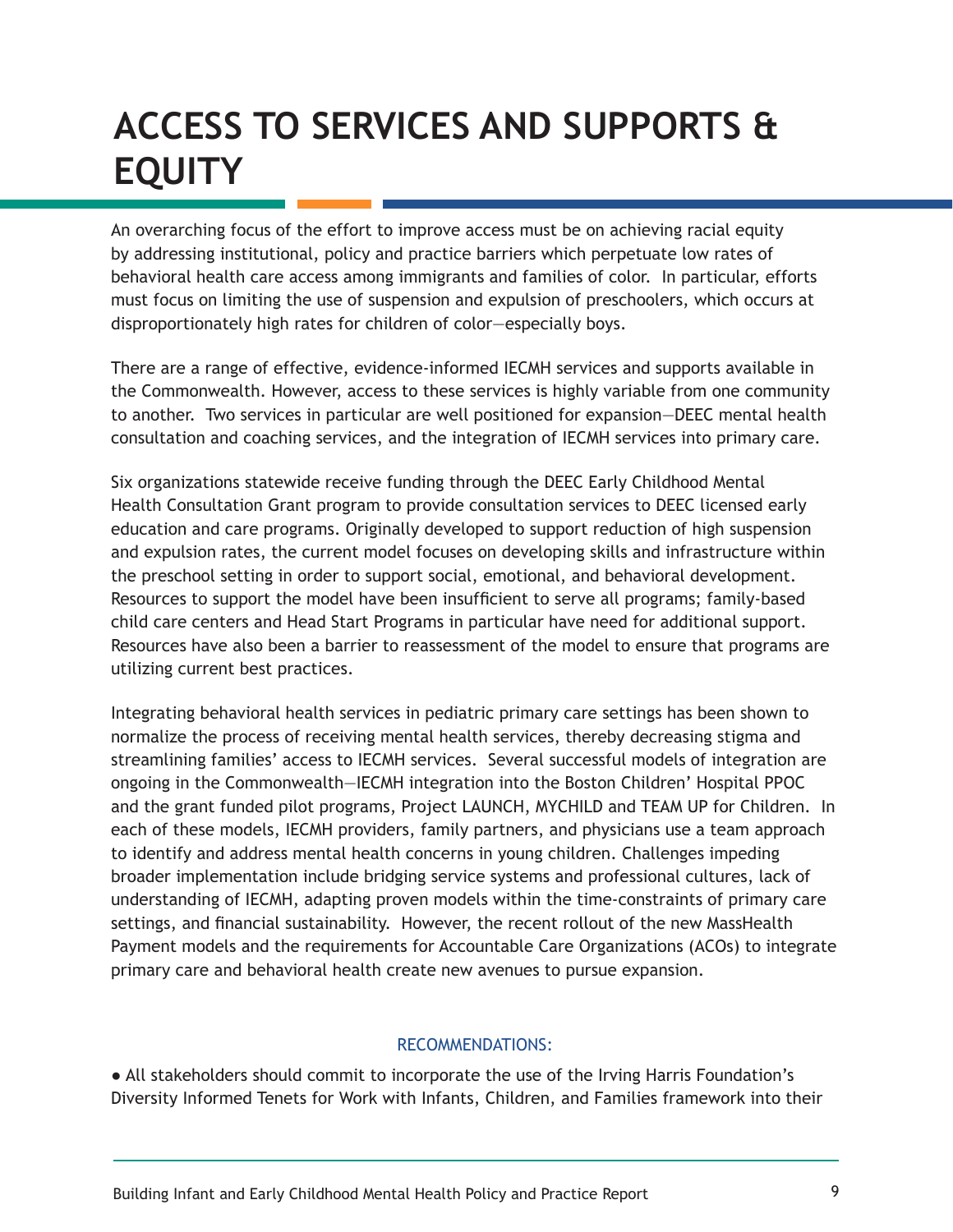efforts to develop and implement IECMH policies, practices, and clinical supports.

● CMHC should prioritize efforts to implement early education and care policies and practices to eliminate or severely limit the use of suspension or expulsion as a disciplinary tool for children age birth to five.

● DEEC should identify and address the barriers which reduce program compliance with reporting the difficulties in retaining children in programs due to behavioral issues.

● MassAIMH and CMHC should prioritize efforts to create non-traditional paths and financial supports for education and training to promote diversity within the workforce, and provide training for early education staff on the use of culturally responsive practices for addressing challenging behaviors.

● CMHC should prioritize increased support for DEEC mental health consultation services in the state budget.

● CMHC should work with other organizations that support the development of peer professionals to establish training criteria and to develop strategies to finance the work of family partners.

● CMHC should work with MassHealth to bring the benefits of IECMH services to the attention of ACOs.

● CMHC with MassAIMH and the EDC Center of Excellence for Infant and Early Childhood Mental Health Consultation (CoE) should develop a set of promising and evidence-based options for expanding consultation and coaching to meet the needs of all families served within a mixed delivery system.

● The IECMH Interagency Work Group should identify the opportunities, challenges, and strategies associated with requiring foundational behavioral health training for all child care providers.

#### ACTION UPDATE:

• The State budget for DEEC mental health consultation more than tripled in FY 2018, though resources were not released until spring. Funding for FY 2019 is on track to remain at that level beginning at the start of the fiscal year.

● DPH and CMH are co-chairing a workgroup on IECMH integration into primary care with the goal of developing workforce and financial sustainability strategies and engaging ACO's in education about IECMH.

● CMHC priority legislation requiring DEEC to develop performance standards to limit the use of suspension and expulsion was passed by the House and is awaiting action by the Senate.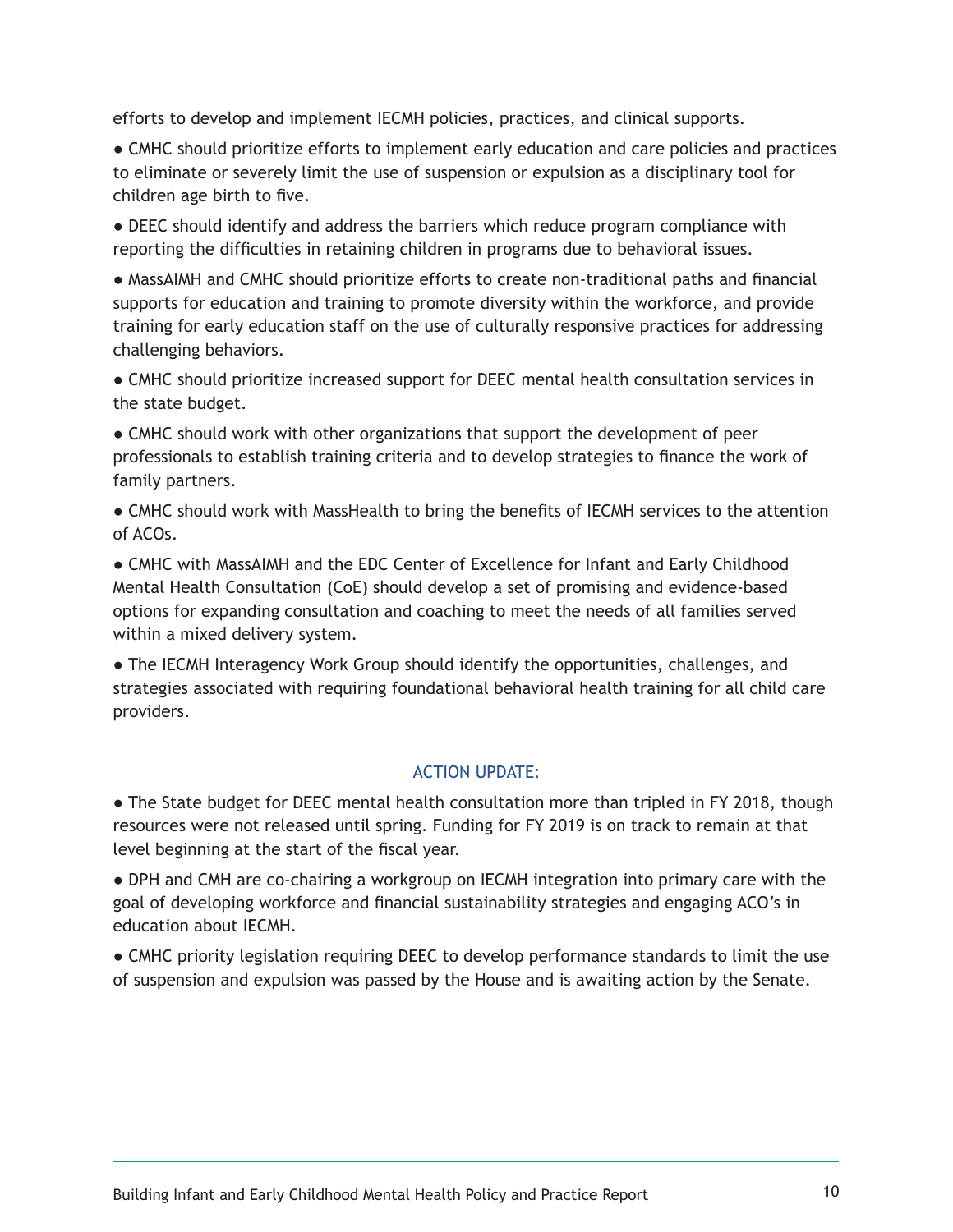## **INCREASE PUBLIC AWARENESS**

One out of five children experiences a diagnosable mental health concern.<sup>2</sup> Yet it remains a commonly held -- but mistaken -- belief that infants and toddlers do not develop mental health issues because they are immune to the effects of trauma, because they are inherently resilient, or because they will simply "grow out of" whatever social-emotional concerns they may experience. $3$  Even within the clinical provider community, a fear exists regarding pathologizing infants and toddlers with a stigmatizing diagnosis. Increased public understanding is critical to the improved engagement of families and caregivers, and to efforts to secure policymaker support for IECMH policies and resources.

● MassAIMH, the CMHC and state agencies should collaborate to create consumer-facing materials to help parents and caregivers understand the factors which influence IECMH and available services and supports.

● DEEC should develop consumer-facing information for parents whose children who are facing disciplinary actions in preschools regarding their rights, and providing avenues for seeking services and supports.

● CMHC should work with MassAIMH to create a media plan for educating the public about IECMH promotion, prevention and intervention.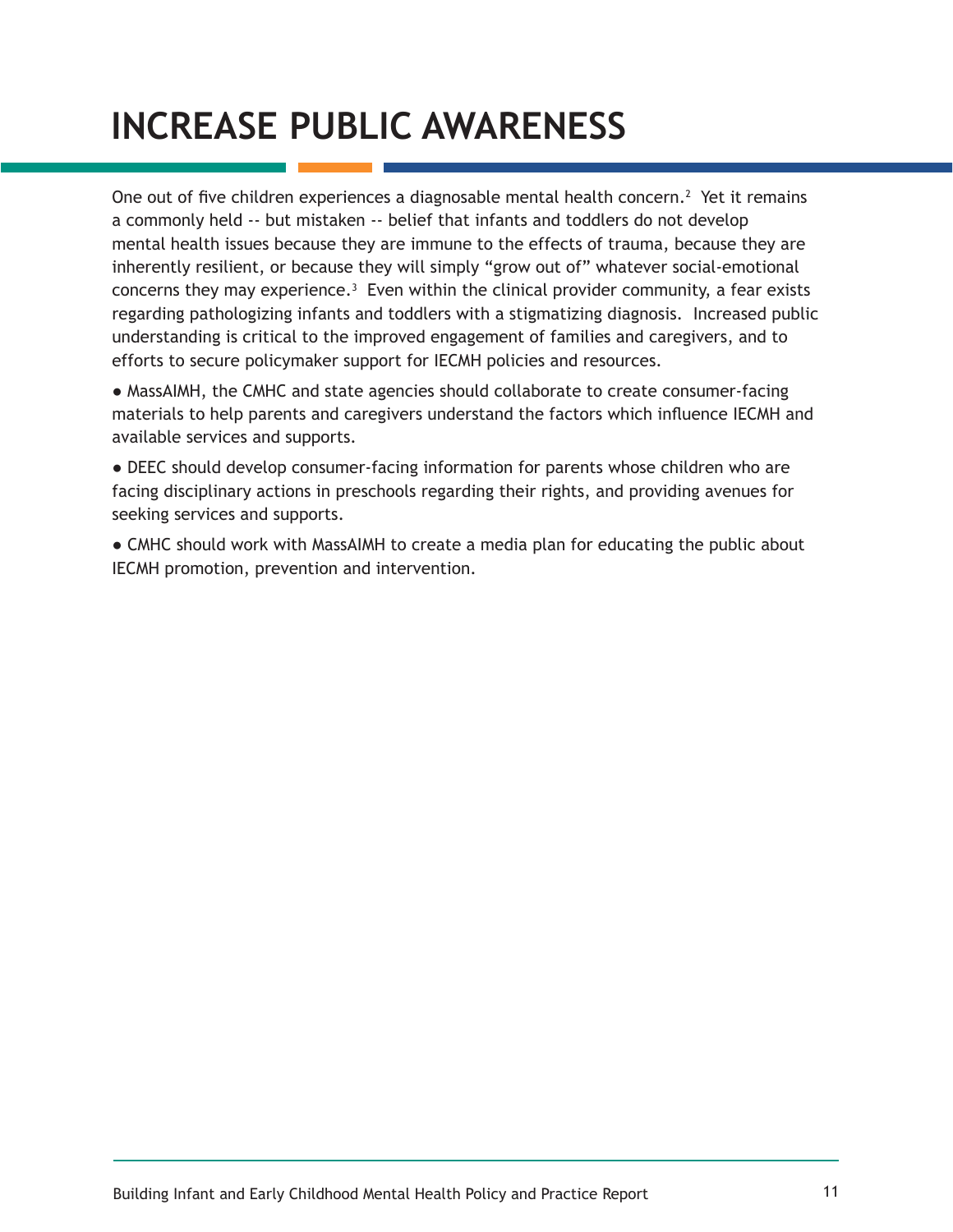# **THANK YOU!**

**Commissioner Joan Mikula ● Gemmima St. Louis ● Commisioner Monica Bharel ● Zero to Three ● Commissioner Tom Weber ● Kathryn Power ● Mary McGeown ● Malika Arty ● Kate Roper ● Jayne Singer● Deborah Allen● Maria Mossaides ●Suzin Bartley ● Lisa Fortuna ● Chris Pond ●Amanda Szekely● Carmen Rosa Noroña● Cindy Oser● Pam Kuechler● Mathieu Bermingham ●Dorothy Richardson ●Michelle Botus ●Carol Nolan●Larissa Mendes-Penate●Kathy Mulrooney ●Jeri Robinson●Nancy Topping Tailby●Stacey Gay●Corey Fitzgerald●Marcy Ravech ● Michael Yogman ●Emily Sherwood ● Kim Netter ●Nancy Allen Scannell ●Kelly English ● Danna Mauch● Christina Fluet ● Peter Metz ●Monica Luke● Kathleen Savage Mills ● Anat Weisenfreund**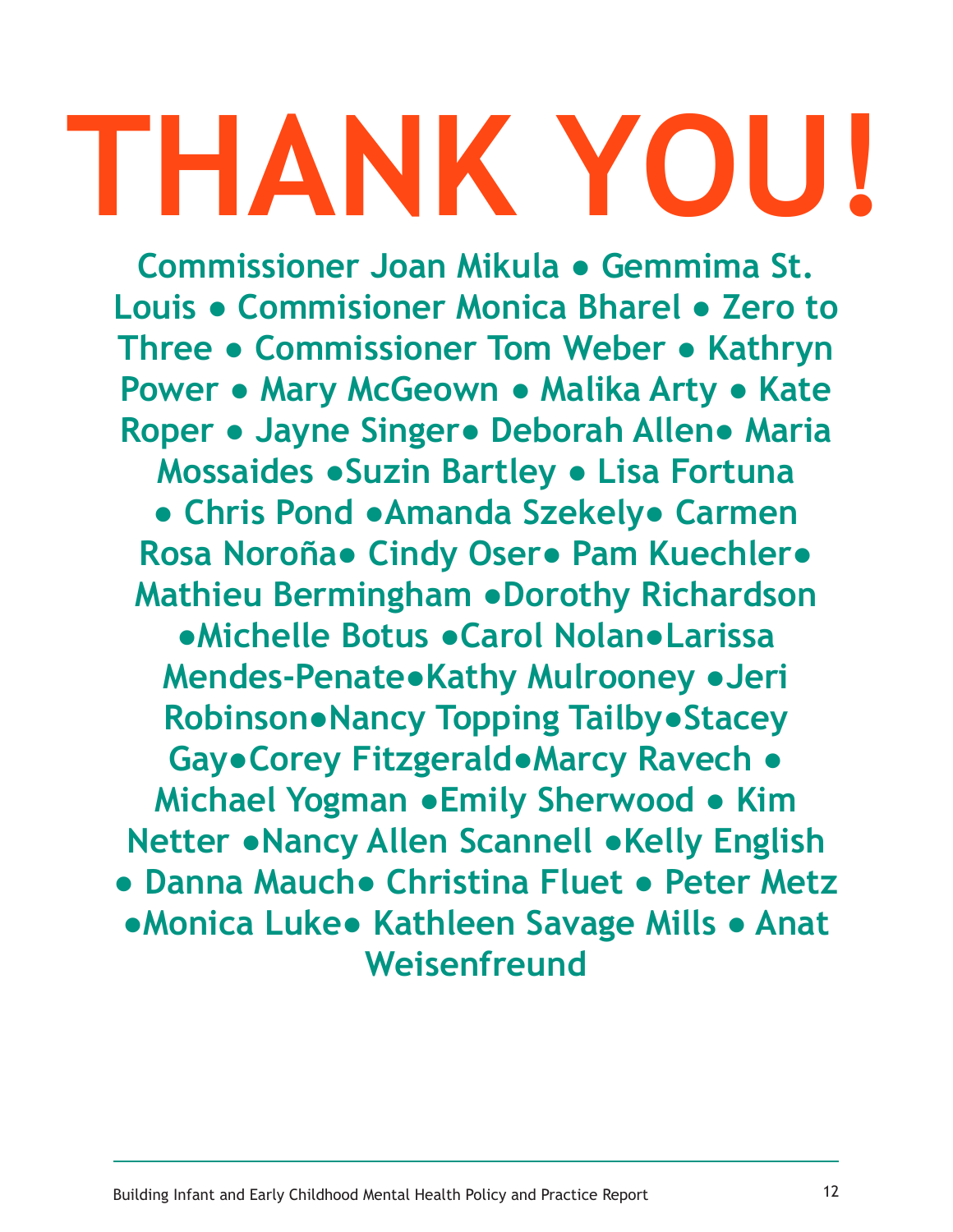The Children's Mental Health Campaign (CMHC) is a large statewide network that advocates for policy, systems and practice solutions to ensure all children in Massachusetts have access to resources to prevent, diagnose, and treat mental health issues in a timely, effective, and compassionate way. This will only happen through a shared responsibility among government and health care institutions working together to improve mental health care and access for children and youth.

The CMHC Executive Committee consists of six highly reputable partner organizations: The Massachusetts Society for the Prevention of Cruelty to Children (MSPCC), Boston Children's Hospital, the Parent/Professional Advocacy League, Health Care for All, Health Law Advocates, and the Massachusetts Association for Mental Health. The CMHC network includes more than 160 organizations across Massachusetts.

#### **We are unified in our commitment to safeguard the mental and emotional health and wellness of all children in Massachusetts.**

As a society, we cannot afford ignorance and inaction when it comes to the mental health of children. Compassion calls us to ease the suffering of any child who may be in emotional pain because of things happening to them or around them as well as those who suffer from biological or genetic conditions. Common sense requires us to assess and intervene long before a child's behavior becomes harmful to themselves or others. And determination drives us to help children and their families by fighting for access to supportive resources, proven interventions and treatments that will allow them to grow into healthy adults – ideally with an understanding of how they can manage their own mental health to avert crises and chronic distress.